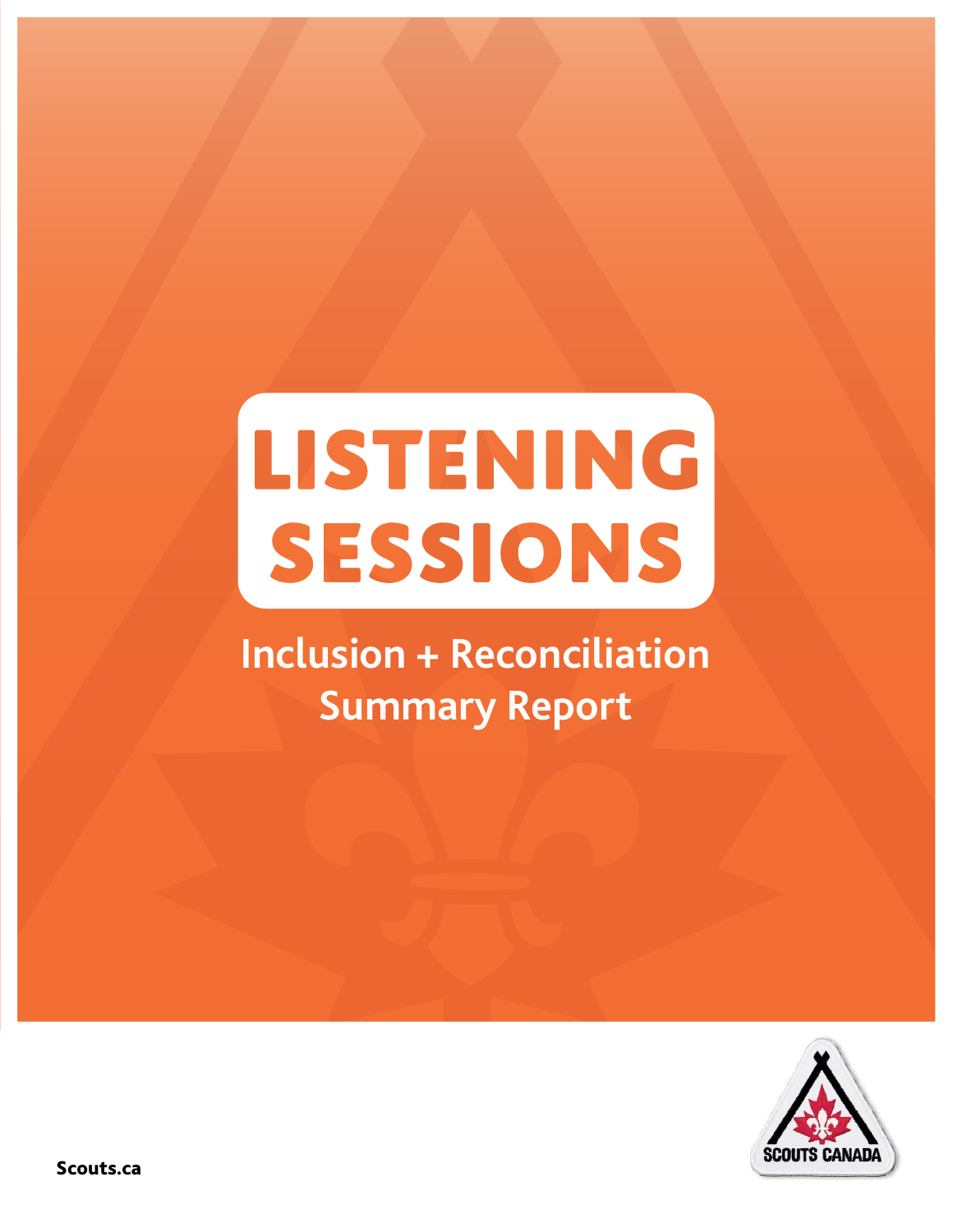

### Reconciliation + Inclusion Listening Sessions Overview

The information gathered from Scouts Canada's Listening Sessions is part of the broader Inclusion + Reconciliation Climate Assessment, which follows the Board of Governors' commitments to Anti-Racism in 2020, and Reconciliation in 2021. The results of our Listening Sessions, together with the 2022 Systemic Inclusion Audit, will help us at Scouts Canada make a plan that is specific to our needs and opportunities for growth.

> Reconciliation is a complex, ongoing journey that is at the heart of the Diversity, Equity and Inclusion conversation in Canada.

As an organization, we recognize that Scouts Canada has not consistently delivered on its promise to be a welcoming and inclusive place for all; we have not been an ally, especially the ways we have impacted Indigenous peoples in Canada. We must look at this closely. We can and must do better.

For this reason, our first listening sessions focused on gathering feedback on Scout Canada's approach to Reconciliation at the start of our inclusion journey.

It is time to demonstrate and live our core values, and that means reflecting and responding to the ways we can improve as an orgainzation. That includes understanding ourselves, how colonial systems have caused harm, and what our role has been. By learning from our past, we can create an informed path forward—it is time we create a place of true acceptance and belonging.

We thank those members who have participated in these Listening sessions and surveys, to help us find out which dimensions of Reconciliation matter most to our membership. Together we will create our path forward so more youth can benefit from Scouting, and a better future together.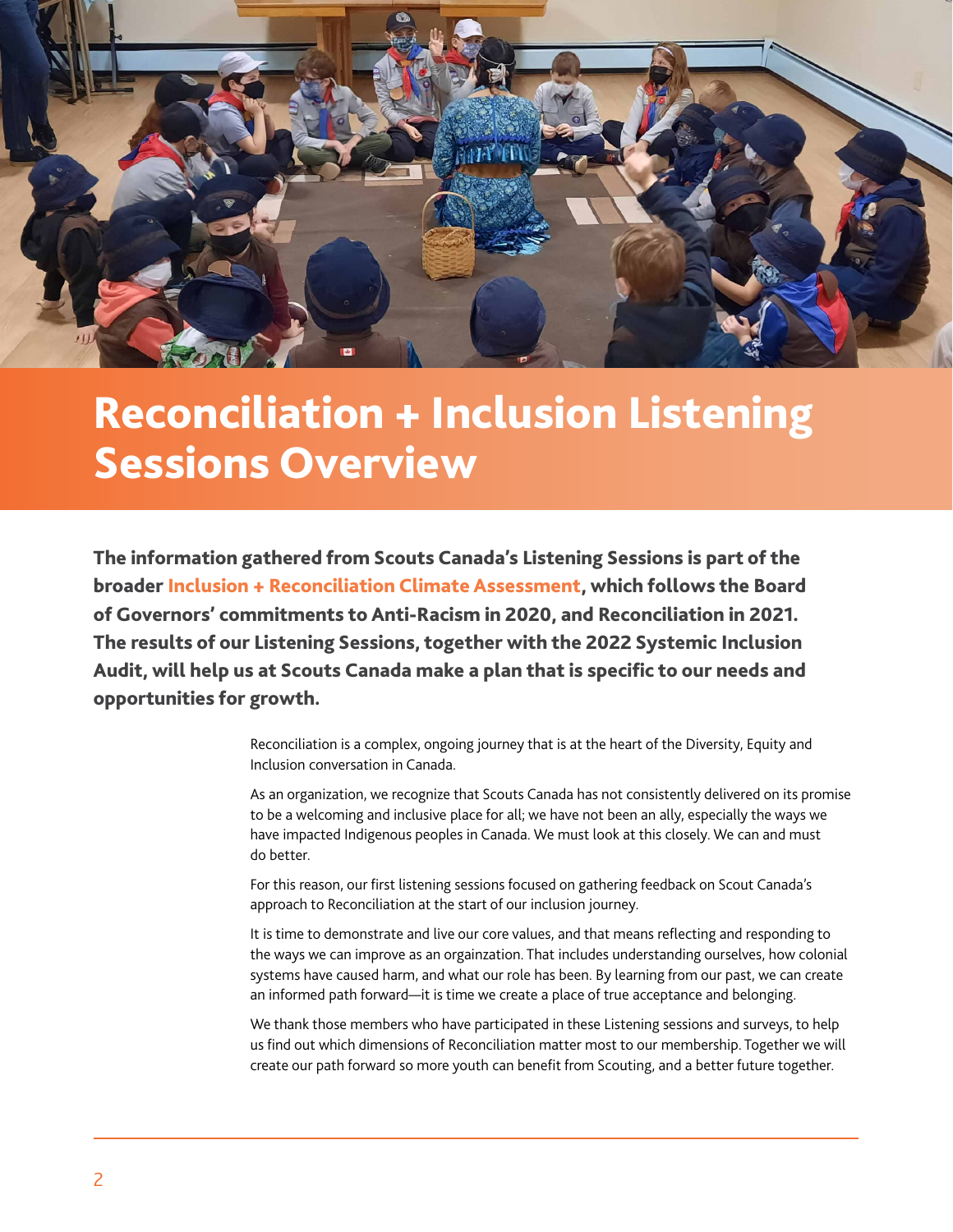### **Listening Sessions Long-Term Strategy: An Organizational Feedback Structure for Inclusion**

One of the original purposes of the Listening Sessions was to pilot a new social support model for our membership to hold safe spaces on topics of Inclusion. This will move from a central information-gathering exercise to a local and regional model. These crucial conversations serve Scouts Canada's Mission to develop well-rounded youth who are better prepared for success in the world, by encouraging respectful dialogue, critical thinking and social awareness.

#### STAGE 1: Pilot

April 2021–September 2021

Strategy Developed

Facilitated by volunteers & staff Youth (Venturers and Rovers)

#### STAGE 2: Uplifting Reconciliation

#### October 2021–January 2022

Facilitated by volunteers & staff Regions: East/West/Central Group Scouters, CK3's & Staff 110 voices heard (incl. w 1000 voices)

#### STAGE 3: Expansion Post-Audit–June 2024

Facilitated by Ambassadors Regions: East/West/Central Youth, Group Scouters, CK3's & Staff 1000 voices heard in 1000 days

### STAGE 4: Group Launch July 2024

Added to Program via SPICES 'How To' materials developed Ambassadors facilitate transition to group led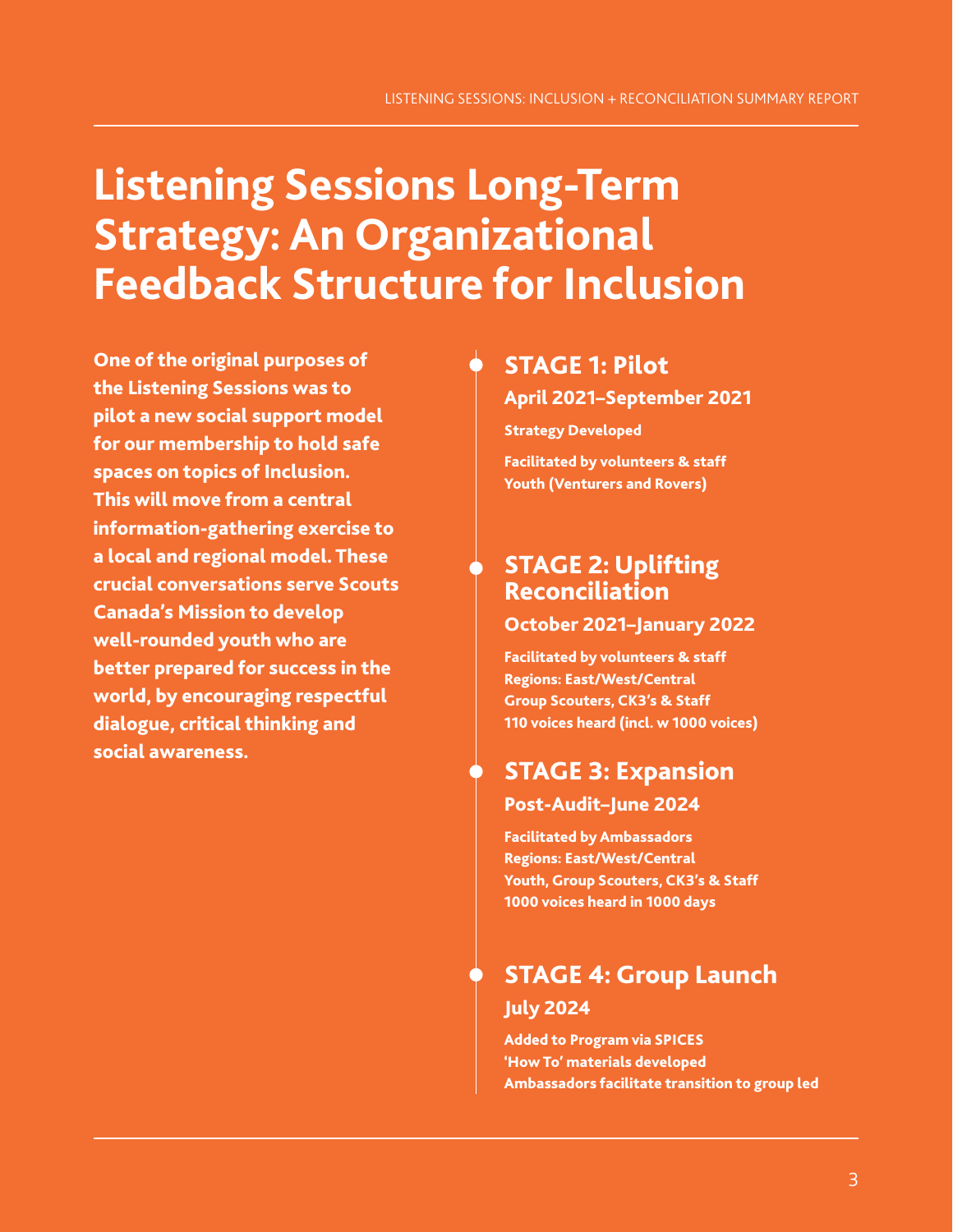### **Structure and The Way We Listened**

Following our commitment to Reconciliation, we first began with invitations to our First Nations, Métis, and Inuit members to two Listening Sessions.

Next, we opened the process to include our broader membership to gain their current suggestions, needs and/or concerns on Reconciliation as the starting point of our Inclusion journey.

### **Our Sessions**

#### Engagement Timeline:

Multi-Regional Pilot (July 2021), September 2021—January 2022

#### Number of Participants:

133 Total Registered

#### Our 60-minute unrecorded sessions began with:

Roundtable introductions with everyone sharing a bit about themselves and what brings them to the session.

An overview of Scouts Canada's approach to Inclusion and Reconciliation. At these sessions, the Director of Diversity and Inclusion provided an overview of Scouts Canada's approach to Inclusion and Reconciliation, including:

- Listening to our members to gauge where people currently have needs, questions or concerns.
- Working with a third party, Coeuraj, to undertake a systemic discrimination audit.
- Welcoming Indigenous Advisors to guide us early in our journey.

Open dialogue on suggestions, questions, concerns.

A prioritization exercise on the 10 Most Commonly Used Organizational Action Items on our Reconciliation Journey (appendix I).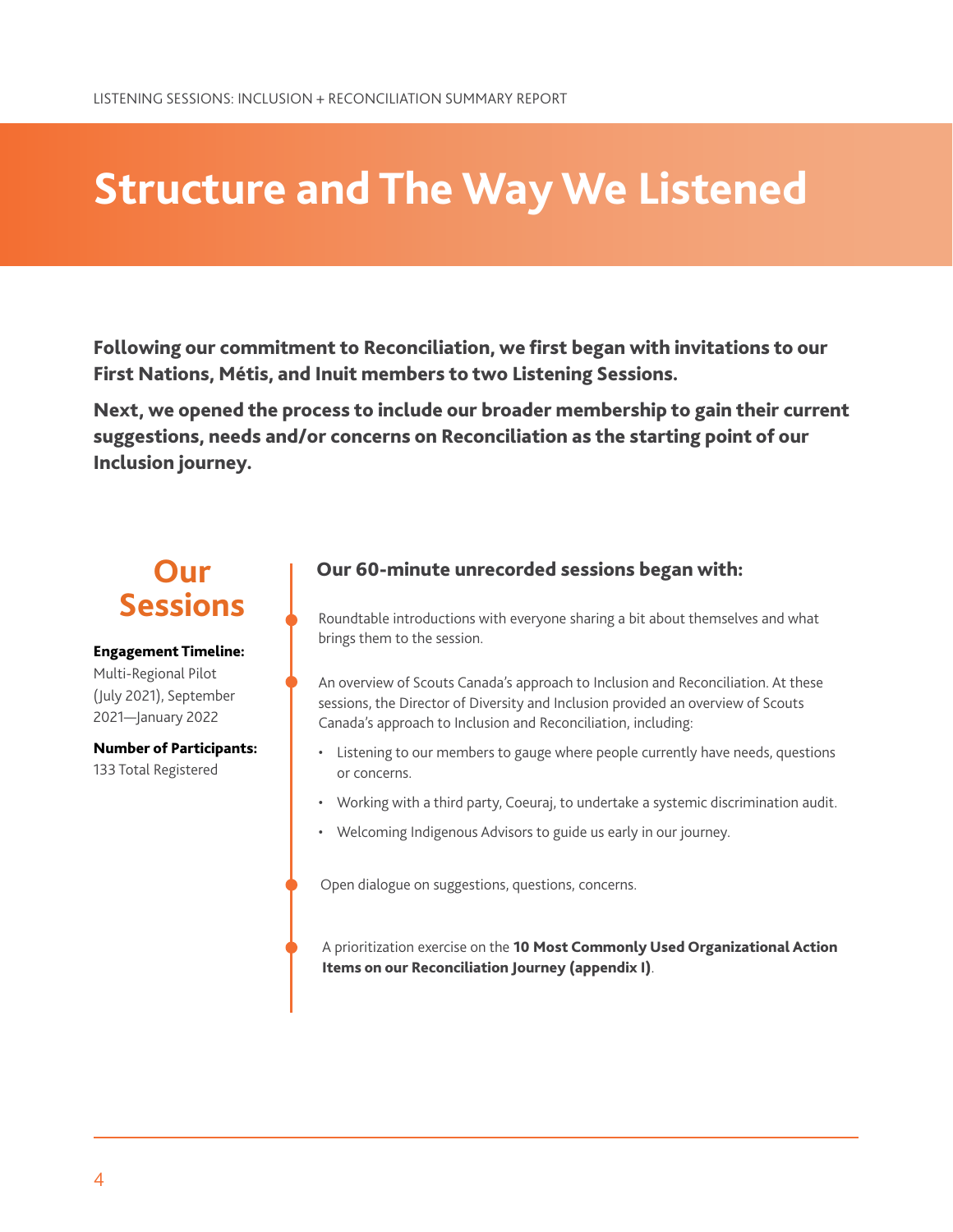### **What We Heard**

Overall, the desire for increased knowledge is strong. Gathering from our Listening Sessions so far, Scouts Canada is in a state of "needing to learn more", before we can create meaningful change and develop an action plan to move forward. This includes learning opportunities and historical awareness. Our organization's audit process will also involve the creation of Inclusion rubrics and determine where the current opportunities for growth are.



While Scouts Canada undergoes a diagnostic audit, some key recommendations from the Listening Session participants include:

- Immediacy was expressed for changing colonial imagery and symbols across all areas of Scouting, as this has continuous harm on both Indigenous peoples and other communities of colour.
- There are major areas of contention facing a wide range of perspectives, with little consensus among Listening Session participants (i.e. on the use of the *Jungle Book*). The audit process, which includes identifying the origins of these materials, is crucial for providing more data so that Scouts Canada can take informed and inspired action.
- We appreciate that those who provided input on Inclusion and Reconciliation are not necessarily Subject Matter Experts; however the purpose of the Listening Sessions is to gain insight on where people are following the Board of Governor's **[commitments](https://www.scouts.ca/councils/central/central-escarpment/council-news-and-events/2021/06/07/statement-from-our-board-of-governors/)**.

For example, there were strong and mixed views on Scouts Canada adapting to reflect Indigenous perspectives, such as: Traditional Indigenous Knowledges, Land Acknowledgements, responding to The United Nations Declaration on the Rights of Indigenous Peoples (UNDRIP) and The Truth and Reconciliation Commission of Canada, and partnering with Indigenous organizations.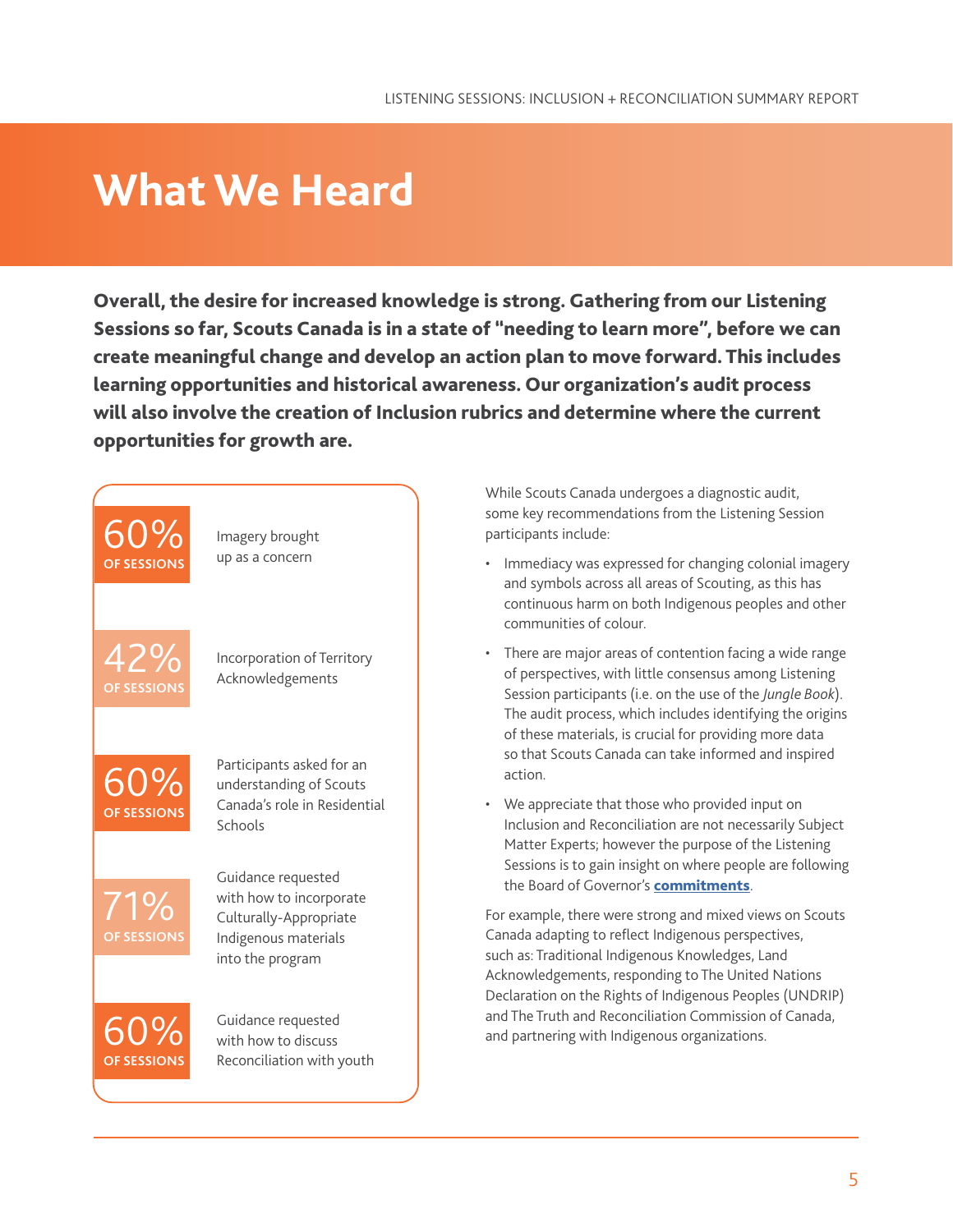# **Action Item Priorities**



#### Survey Results

A follow up survey was circulated with a zero-response rate, unfortunately. It was determined that in future sessions, 5 minutes at the end of the session should be taken to walk through a survey response.

Valuing Indigenous philosophies by educating membership about indigenous history, culture, and perspectives

- Incorporate the practise of territory acknowledgements
- Direct response to the TRC's Call to Action & the United Nations Declaration on the Rights of Indigenous Peoples (UNDRIP) Scouts Canada's Apology
- Seek partnership with indigenous organizations
- Hire indigenous staff / appoint indigenous board members
- Indigenous awareness training for staff and volunteers (similar to unconscious bias training)
- Consultation with Indigenous peoples and communities prior to moving forward with economic development projects
- Updating language, imagery, and symbolism in program and other materials to be respectful of indigenous communities (eliminate cultural appropriation)

# **Conclusion**

As part of Scouts Canada's phased approach, Phase 1 of our Reconciliation and Inclusion journey includes these Listening Sessions as an initial component of our **Climate Assessment**, in conjunction with our Systemic Discrimination Audit. The assessment will provide us with robust data and evidence for building an informed action plan for Inclusion and Reconciliation. We look forward to continuing the conversation and having ongoing sessions moving forward.

After circulating and verifying the Listening Sessions Summary Report with participants, this report will create the benchmark for us to measure any change for the next round of Listening Sessions following the audit.

As was made clear in the Listening Sessions, Scouts Canada aims to make a meaningful commitment to this journey. We choose to be proactive in evaluating our strengths and weaknesses, so we can be better work towards our shared future, together. We look forward to continuing to listen and learn from each other in this journey.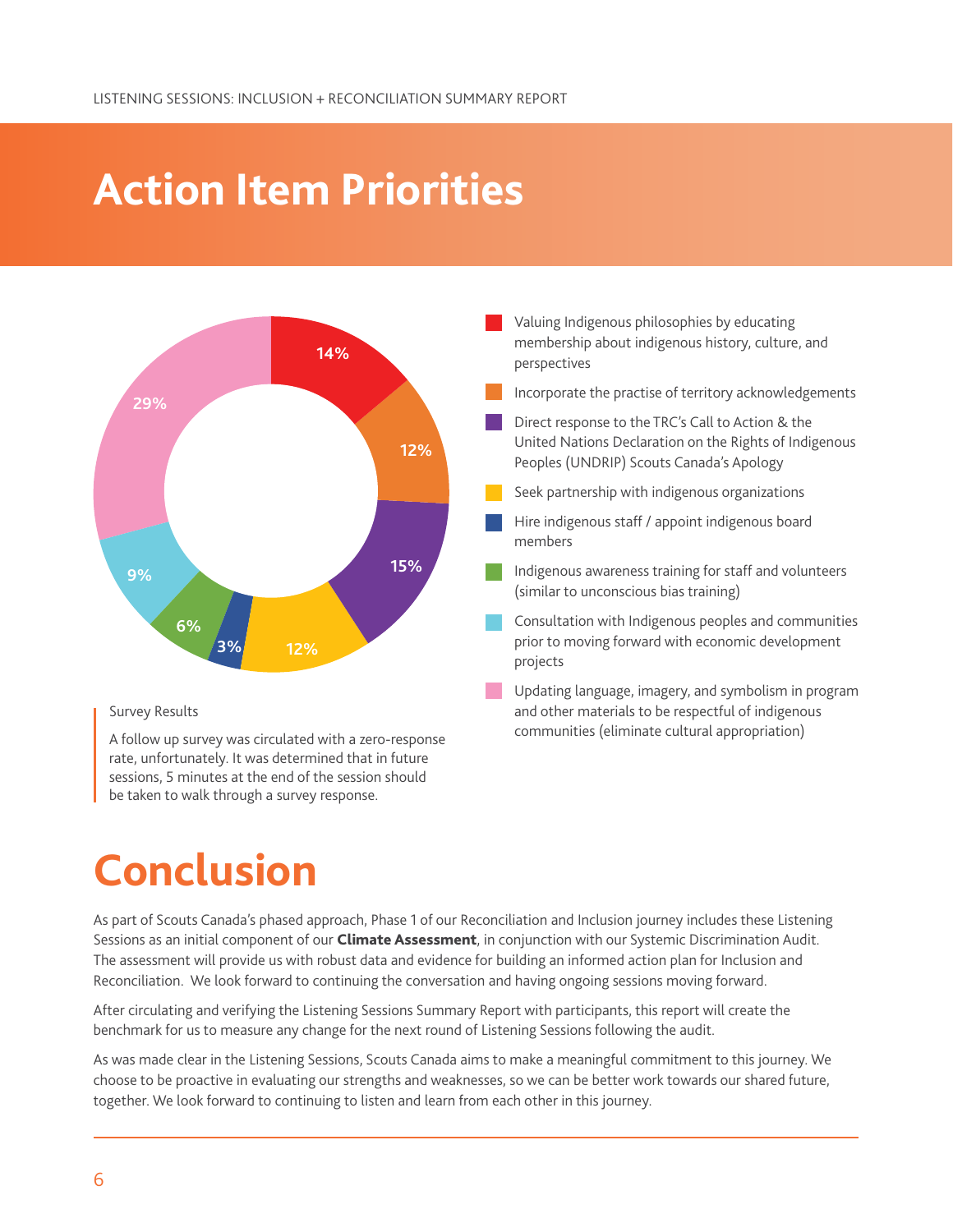

#### Testimonials from self-identifying Indigenous members of Scouts Canada:

"Scouts Canada is actually in a great position as an organization to be welcomed [by Indigenous communities and members] because our values [of outdoor education, planet care, community and village oriented] all align with Indigenous cultural norms."

"Scouting for boys and other aspects of our program are not in touch with what Scouts Canada's image and brand should be."

"This is just the start. We need to slow down to make sure we act with authenticity. Topdown is very important, especially how messaging is shared with all of us."

"Scouts Canada needs to be open about our history, including our role in residential schools, and apologize for their involvement. That apology won't be seen as genuine if it's not followed up by real change."

# **Next Steps**

- 1. Individuals who are interested in contributing to the audit process, being an ambassador of this work, or who have subject matter expertise on matters of Inclusion are encouraged to sign up [here](https://app.smartsheet.com/b/form/3b758f4b53fc4793b974a86c86f341ca).
- 2.Join Scouts Canada in taking a step in the right direction. Sign up for a traumainformed, Reconciliation for youth program training and discussion, facilitated by Kayla Bernard. Send an email to [evelisa.genova@scouts.ca](mailto:evelisa.genova%40scouts.ca?subject=).